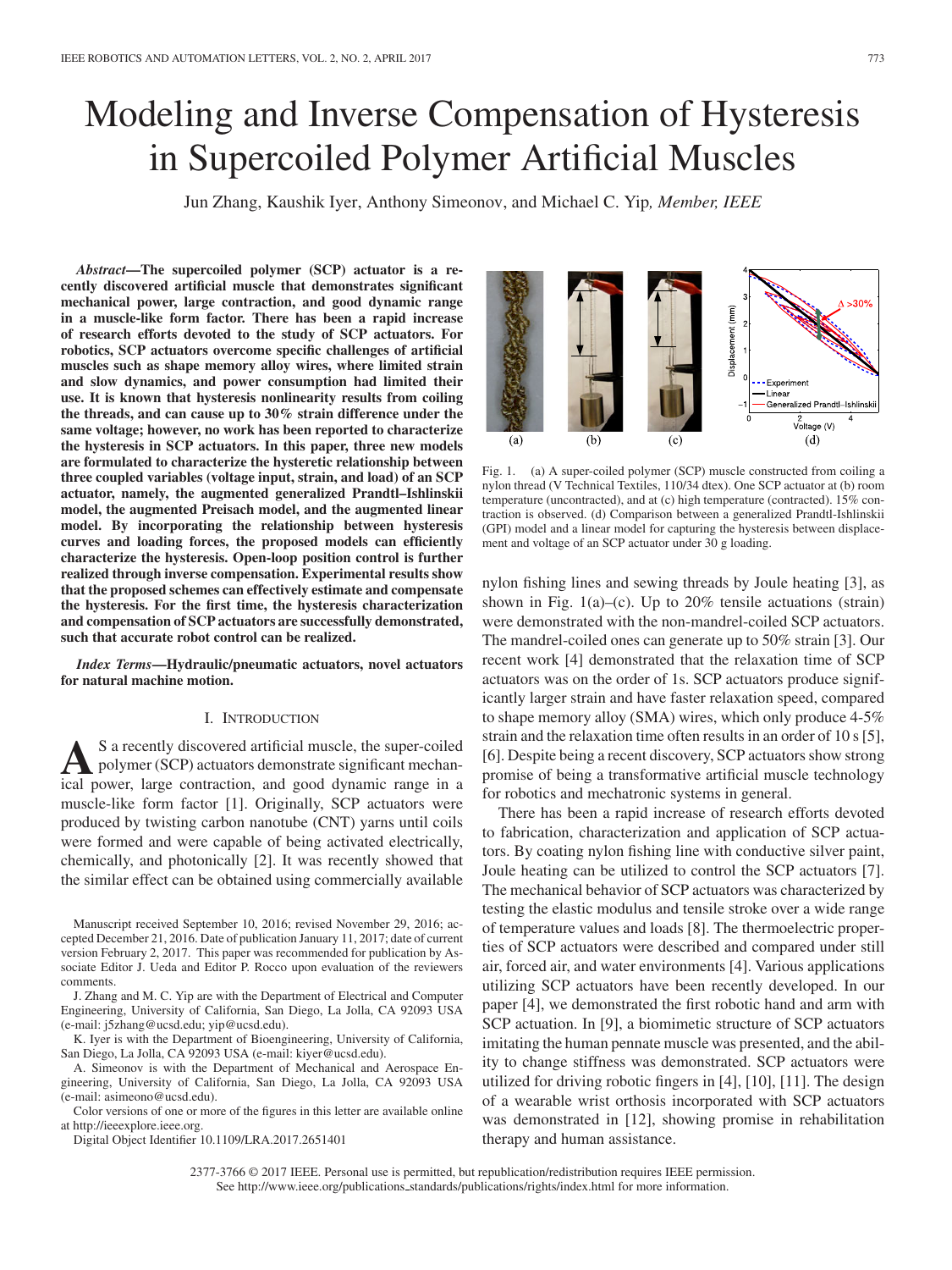With the significant interest in SCP actuators among the robotics community, however, limited work has been conducted to study the modeling and control of these actuators. Coiling and twisting of fiber threads was suggested to introduce friction and nonlinear hysteretic effects [1]. Prior studies have reported the hysteretic relationships between force and strain [4], [9], and strain and temperature [3] in SCP actuators, but no work has been available on characterizing and compensating the hysteresis. As shown in Fig. 1(d), the linear model fails to capture the hysteresis and could produce over 15% modeling error. Our preliminary work [4] is the first to model and control SCP actuators, but hysteresis was not considered in the analysis. Force and position control were realized [12]–[14], but only linear models and controls were adopted. The existing methods accounted for hysteresis in a damping term that only provided a modest approximation of hysteresis, and only for dynamic behavior, but cannot describe the static hysteretic effects. Thus, control deficiencies existed, especially in open-loop control.

Modeling and control of systems with hysteresis has been an active research area, especially for various smart materialsbased systems. While physics-based models [15] only work for particular materials, phenomenological models present a more generalizable solution and are more widely adopted [16]–[29]. Prandtl-Ishlinskii (PI) model [16]–[22] and Preisach model [23]–[26] are among the most popular hysteresis models, and have both proven to be effective. The PI model consists of a weighted superposition of play operators and has lower computational cost compared with the Preisach model [22]. While the classical PI (CPI) model [17] only works for symmetric hysteresis, the generalized PI (GPI) model [18], [21], [22] can capture asymmetric hysteresis. Existing studies often adopt a single hysteresis model to capture a particular hysteretic relationship [18], [19], [24]. However, the hysteresis curves in SCP actuators between voltage input and contraction length are different under different loading forces, which further complicates the modeling. A predominant class of control strategies for hysteretic systems involves approximate cancellation of the hysteresis through inverse compensation [17]–[19], [24], [25], [30]–[32]. While the realization of the Preisach model inverse involves numerical iteration [24], [25], the GPI model has an analytical inverse [18] for efficient implementation.

This paper presents the *first*study on the modeling and inverse compensation of hysteresis in SCP actuators. Three new models are formulated to characterize a series of hysteresis curves between voltage input and contraction length of an SCP actuator under different loading forces, namely, the augmented GPI model, the augmented Preisach model, and the augmented linear model. By incorporating the relationship between hysteresis curves and loading forces, the proposed models can efficiently characterize and estimate the hysteresis in SCP actuators. Openloop position control is further realized through inverse compensation. Experimental results show that the proposed schemes can effectively estimate and compensate the hysteresis. The modeling and control accuracy as well as the computational efficiency of the three approaches are compared. For example, the maximum modeling errors are 7.5%, 7.3%, and 20.4%, under the augmented GPI, Preisach, and linear models, respectively.



Fig. 2. (a) The hysteresis between voltage and displacement of an SCP actuator under different loading forces. (b) Displacement ranges (upper figure) and initial displacements (lower figure) under different loading forces. Note how the force, voltage and displacements are coupled, a challenge for realizing robot control.

The contributions of this work are: (1) hysteresis modeling for SCP actuators using augmented versions of three popular hysteresis modeling methods, (2) inverse compensation of SCP actuators for open-loop position control, (3) experimental validation of modeling and inverse compensation.

## II. CHARACTERIZATION AND DISCUSSION

## *A. Characterization*

Heating the SCP actuator causes significant contraction, which can be explained as follows. Before coiling, the polymer chains within the thread are parallel. These polymer chains are twisted into helices when the thread is coiled. When the coiled thread is heated, both length contraction of the polymer chains and thread diameter expansion cause thread untwist. The produced torque of untwisting induces the contraction. More details can be found in [3].

To fully characterize the hysteresis in SCP actuators, the relationship between voltage input and the steady-state contraction length were measured under different loading forces. Loading forces were generated by attaching weights to the actuator, and the contraction length was measured based on the displacement of the weights. Since the time constants of the thermal dynamics are 1-5 s [4], each voltage step was held for 60 s, ensuring that the steady-state displacement would have been reached.

Fig. 2(a) shows a series of major hysteresis curves between voltage and displacement under loading forces ranging from 294 mN to 980 mN. The voltage range is [0, 5.1] V, and the displacement range is [0, 16.75] mm. Since the actuator length changes with loading forces, the initial displacement of each hysteresis curve is also different. Fig. 2(b) shows the relationships between displacement range and loading force, and between the initial displacement and loading force.

# *B. Why Hysteresis Modeling is Needed*

In this paper, the term "index" refers to the numbering of the quasi-static voltage and displacement values. The performance is measured by the maximum and RMS percentages of the absolute errors divided by the displacement range: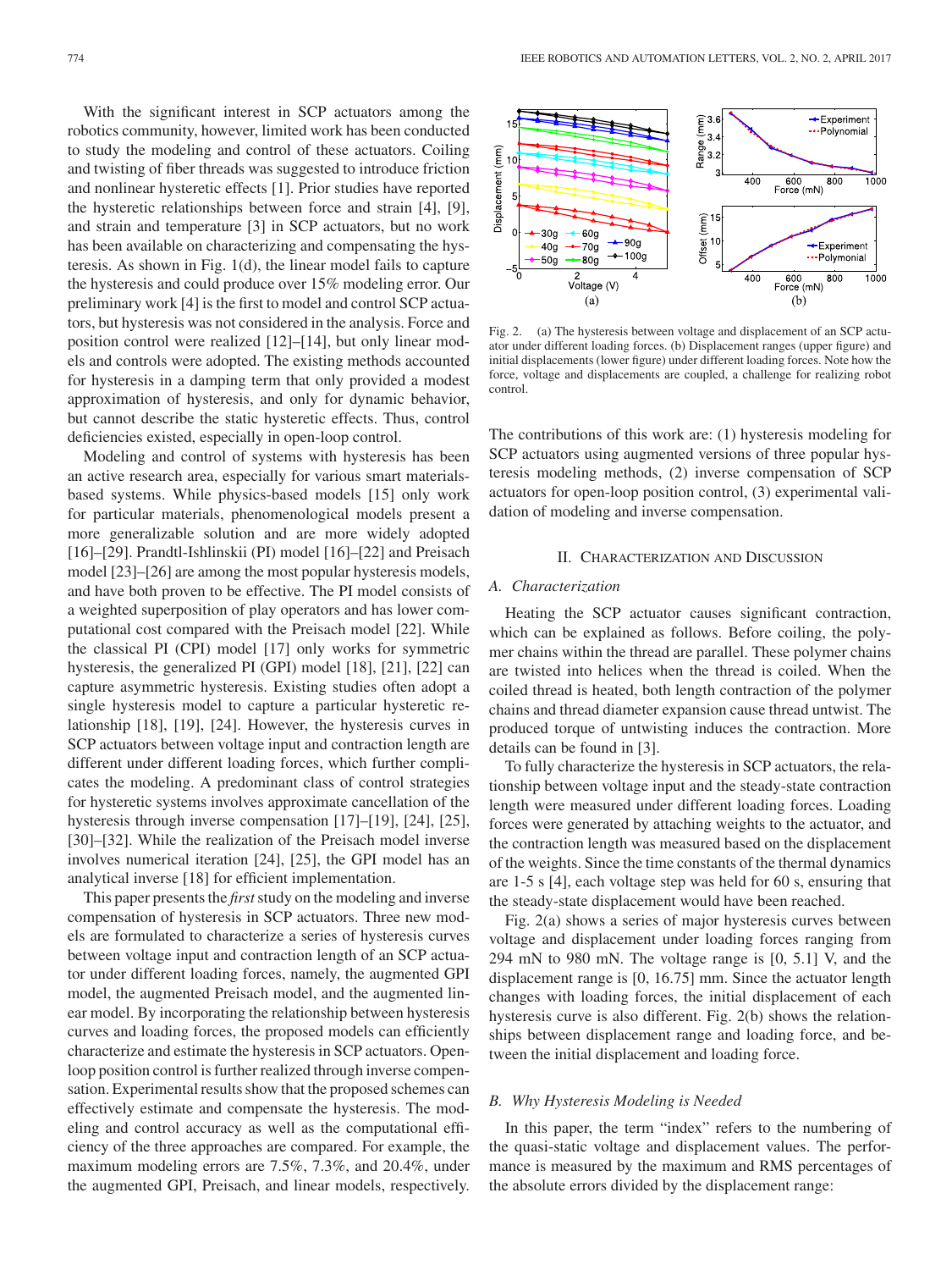

Fig. 3. Modeling error comparison between a GPI model and a linear model. The modeling performances of the models are shown in Fig. 1(d).

$$
E_{\max} = \frac{\max_i \{|e_i|\}_{i=1}^M}{P} \times 100\%,\tag{1}
$$

$$
E_{\rm RMS} = \frac{\sqrt{\sum_{i=1}^{M} \{e_i^2\}_{i=1}^{M}/M}}{P} \times 100\%.
$$
 (2)

where  $e_i$  denotes the displacement error,  $M$  is the number of data-points to be evaluated, and  $P$  is the displacement range. They are denoted as the "maximum error" and the "RMS error" in this paper.

In order to better motivate this work, a GPI model and a linear model are compared for capturing the hysteresis when 30 g loading is used. Fig. 1(d) shows that the GPI model can accurately characterize the hysteresis, while the linear model can only provide a rough approximation. Fig. 3 shows the modeling errors of the two approaches. The effectiveness of the GPI model is evident. The GPI model will be described in depth in Section III. A Preisach model and a linear model will also be adopted in this work.

## *C. What's Unique About Coil-based Actuators*

With the unique composition of twists and coils, the modeling and control of SCP actuators present unique challenges that do not lend themselves well to prior methods. Coiling and twisting of fiber threads was suggested to introduce friction and hysteretic nonlinear effects [1]. Although macro-scale helical spring analysis and molecular level chain interaction study can be adopted to study the physics of the SCP actuator [33], the analysis is complicated and does not consider hysteresis. This also means that SMA modeling is not directly applicable. SCP actuators modeling is an open challenge. Phenomenological hysteresis models provide a promising alternative for modeling the SCP actuators.

# III. PROPOSED HYSTERESIS MODELS

In this section, an augmented hysteresis model is proposed by incorporating the relationship between hysteresis curves and loading forces. Three methods, namely, a GPI model, a Preisach model, and a linear model, are adopted to capture the hysteresis between normalized displacement and voltage.

## *A. Augmented Hysteresis Model*

In order to characterize a series of hysteresis curves with different loading forces, individual hysteresis model could be separately identified and then combined [20]. However, then



Fig. 4. A generalized play operator.

the model will be overly complicated. In [27], a Maxwell-slip model was proposed as a lumped-parametric model for pneumatic artificial muscle. The virgin curve equation was adopted to describe the friction force. Yet, because it only characterized a particular physical phenomenon (isotropic friction), the proposed method cannot be directly adopted.

By modeling the relationship between the offset of hysteresis curve D and loading force F as  $D = f_1(F)$ , and the range of hysteresis curve P and loading force as  $P = f_2(F)$ , the following model is proposed:

$$
y(t) = f_2(F) \cdot H[v](t) + f_1(F), \tag{3}
$$

where  $H[v](t)$  denotes the hysteresis between normalized displacement and voltage. Due to the fact that the hysteresis curves shown in Fig. 2(a) is monotonically decreasing,  $H[v_{\min }](t)=0$ ,  $H[v_{\text{max}}](t) = -1$ . A GPI model, a Preisach model, and a linear model are employed to capture  $H[v](t)$ .

The proposed model assumes the relationship between displacement and loading force to be linear. In practice, hysteresis between displacement and force is observed, but relatively small (less than 7.5% error at most) whereas other hysteretic effects between voltage and displacement are significantly larger, and thus inverse compensation is performed on the dominant hysteresis variables. We will discuss our ideas on how one might define and handle multi-dimensional hysteresis (which is currently an open question in hysteresis modeling) in Section VII.

## *B. Augmented GPI Model*

The GPI model consists of a weighted superposition of generalized play operators. For a given voltage input  $v(t)$ , the output  $w(t)$  of a generalized play operator with radius r is written as (as shown in Fig. 4)

$$
w(t) = G_r^{\gamma}[v](t) = g_r^{\gamma}(v(t), G_r^{\gamma}[v](t^-)), \tag{4}
$$

where  $g_r^{\gamma}(v(t), w(t^{-}))$  is defined as

$$
g_r^{\gamma}(v(t), w(t^-)) =
$$
  
\n
$$
\begin{cases}\n\max(\gamma_R(v(t)) - r, w(t^-)), & \text{if } v(t) > v(t^-) \\
\min(\gamma_L(v(t)) + r, w(t^-)), & \text{if } v(t) < v(t^-) \\
w(t^-), & \text{if } v(t) = v(t^-),\n\end{cases}
$$
\n(5)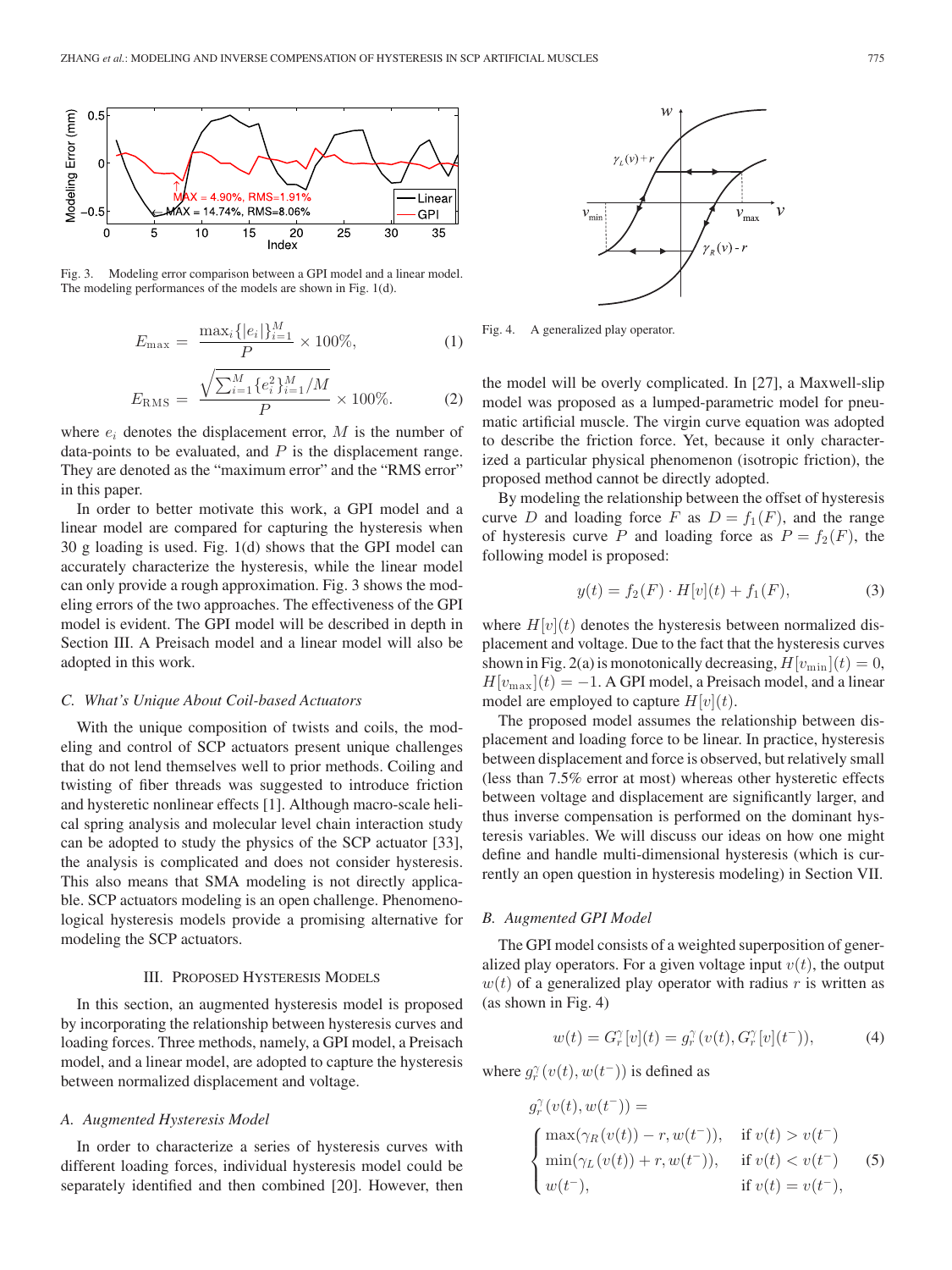where  $t^- = \lim_{\epsilon > 0, \epsilon \to 0} t - \epsilon$ . The envelope functions of the generalized play operator,  $\gamma_L(\cdot)$  and  $\gamma_R(\cdot)$ , are chosen to be strictly increasing. The condition  $\gamma_R(v(t)) - r \leq \gamma_L(v(t)) + r$ is required to meet the order preservation property of the hysteresis behavior [25].

The output of the GPI model is written in integral form:

$$
y_e(t) = \int_0^R p(r)G_r^{\gamma}[v](t)dr + c,\tag{6}
$$

where  $R$  is the maximum radius,  $p(r)$  represents the weight function, and  $c$  is a constant bias.

In practical implementation, the integration is realized by discretization. The GPI model is adopted to fit  $H[v](t)$  by

$$
H_{\text{GPI}}[v](t) = \sum_{j=0}^{N} p(r_j) G_{r_j}^{\gamma}[v](t) + c,\tag{7}
$$

where  $p(r_i)$  is the weight of the j-th generalized play operator, and  $r_i$  is the corresponding play radius. The number of the generalized play operators is  $N + 1$ . This approach (Eq. (3) and Eq. (7)) is denoted as the "augmented GPI model".

Parameters of the GPI model can be identified through minimization of an error-squared function between the normalized experimental displacement and the model output. The minimization problem can be solved with the MATLAB command *fmincon*. More details can be found in [16]–[22].

## *C. Augmented Preisach Model*

The Preisach model consists of a weighted superposition of delayed relays. Practical model implementation involves discretization of Preisach weight function to obtain a finite number of cells [24]. When the discretization level of the Preisach model is L, the number of cells is  $L(L+1)/2$ . The model parameter consists of the weight of each cell. The identification of the Preisach model can be reformulated as a constraint linear least-squares problem and solved with the MATLAB command *lsqnonneg*. More details can be found in [23]–[26]. The Preisach model is used to capture  $H[v](t)$ :

$$
H_{\text{Preisach}}[v](t) = \sum_{i=1}^{L} \sum_{j=1}^{L+1-i} \mu_{ij} s_{ij}[v](t) + c_2, \quad (8)
$$

where  $\mu_{ij}$  is the weight for cell  $(i, j)$ ,  $s_{ij}[v](t)$  is the signed area of the cell  $(i, j)$ , which can be fully calculated based on voltage  $v(t)$ ,  $c_2$  is a constant bias. This approach (Eq. (3) and Eq. (8)) is denoted as the "augmented Preisach model".

## *D. Augmented Linear Model*

Albeit simple, a linear model can be conveniently adopted:

$$
H_{\text{Linear}}[v](t) = kv(t) + c_3.
$$
 (9)

This approach (Eq. (3) and Eq. (9)) is denoted as the "augmented linear model". The identification of the linear model is solved with linear regression using MATLAB command *polyfit*. Since a linear term cannot capture the hysteresis behavior, it is expected that this approach would results in the worst modeling and control performance.



Fig. 5. Illustration of the inverse compensation of SCP actuators.

## IV. INVERSE COMPENSATION

The goal of inverse compensation is to realize open-loop control by constructing an inverse hysteresis model to approximately cancel out the hysteresis, as shown in Fig. 5. The inverse of the augmented GPI model can be implemented efficiently, and the derivation is provided. The inverse of the other two approaches are also realized in this work, but the detailed derivation is not presented. The reader is referred to [17], [18], [22] for more details on GPI model inversion, and [23]–[26] on Preisach model inversion.

# *A. Inversion of GPI Model:*  $H_{\text{GPI}}[v](t)$

Denote the desired output as  $y_d$ , the goal is to find  $\hat{v}$ , such that  $y_d \approx H_{\text{GPI}}[\hat{v}](t)$ . The GPI model can be rewritten as [18]

$$
\hat{v}(t) = \begin{cases}\n\gamma_R^{-1} \circ \Pi^{-1} \circ (y_d - c), & \text{if } y_d(t) > y_d(t^-) \\
\gamma_L^{-1} \circ \Pi^{-1} \circ (y_d - c), & \text{if } y_d(t) < y_d(t^-) \\
\hat{v}(t^-), & \text{if } y_d(t) = y_d(t^-),\n\end{cases} \tag{10}
$$

where "∘" denotes the composition of functions or operators,  $\Pi^{-1}$  is the inversion of a CPI model and is expressed as [17]

$$
\Pi^{-1}[y_d - c](t) = \hat{p}(r_0)(y_d - c) + \sum_{k=1}^{N} \hat{p}(\hat{r}_k) F_{\hat{r}_k}[y_d - c](t),
$$
\n(11)

where

$$
\hat{r}_j = p(r_0)r_j + \sum_{k=1}^{j-1} p(r_k)(r_j - r_k), j \ge 1, \quad \hat{p}(r_0) = \frac{1}{p(r_0)},
$$

and

$$
\hat{p}(\hat{r}_k) = -\frac{p(r_k)}{(p(r_0) + \sum_{j=1}^k p(r_j))(p(r_0) + \sum_{j=1}^{k-1} p(r_j))},
$$
  

$$
k = 1, ..., N.
$$

# *B. Inversion of the Augmented GPI Model*

Denote the desired output as  $y'_d$ . Rewrite Eq. (3) as

$$
\sum_{j=0}^{N} p(r_j) H_{r_j}^{\gamma}[v](t) + c = \frac{y'_d - f_1(F)}{f_2(F)}.
$$
 (12)

The inverse of the augmented GPI model is expressed as

$$
\hat{v}(t) = \begin{cases}\n\gamma_R^{-1} \circ \Pi^{-1} \circ (\frac{y'_d - f_1(F)}{f_2(F)} - c), & \text{if } y'_d(t) > y'_d(t^-), \\
\gamma_L^{-1} \circ \Pi^{-1} \circ (\frac{y'_d - f_1(F)}{f_2(F)} - c), & \text{if } y'_d(t) < y'_d(t^-), \\
\hat{v}(t^-), & \text{if } y'_d(t) = y'_d(t^-).\n\end{cases}
$$
\n
$$
(13)
$$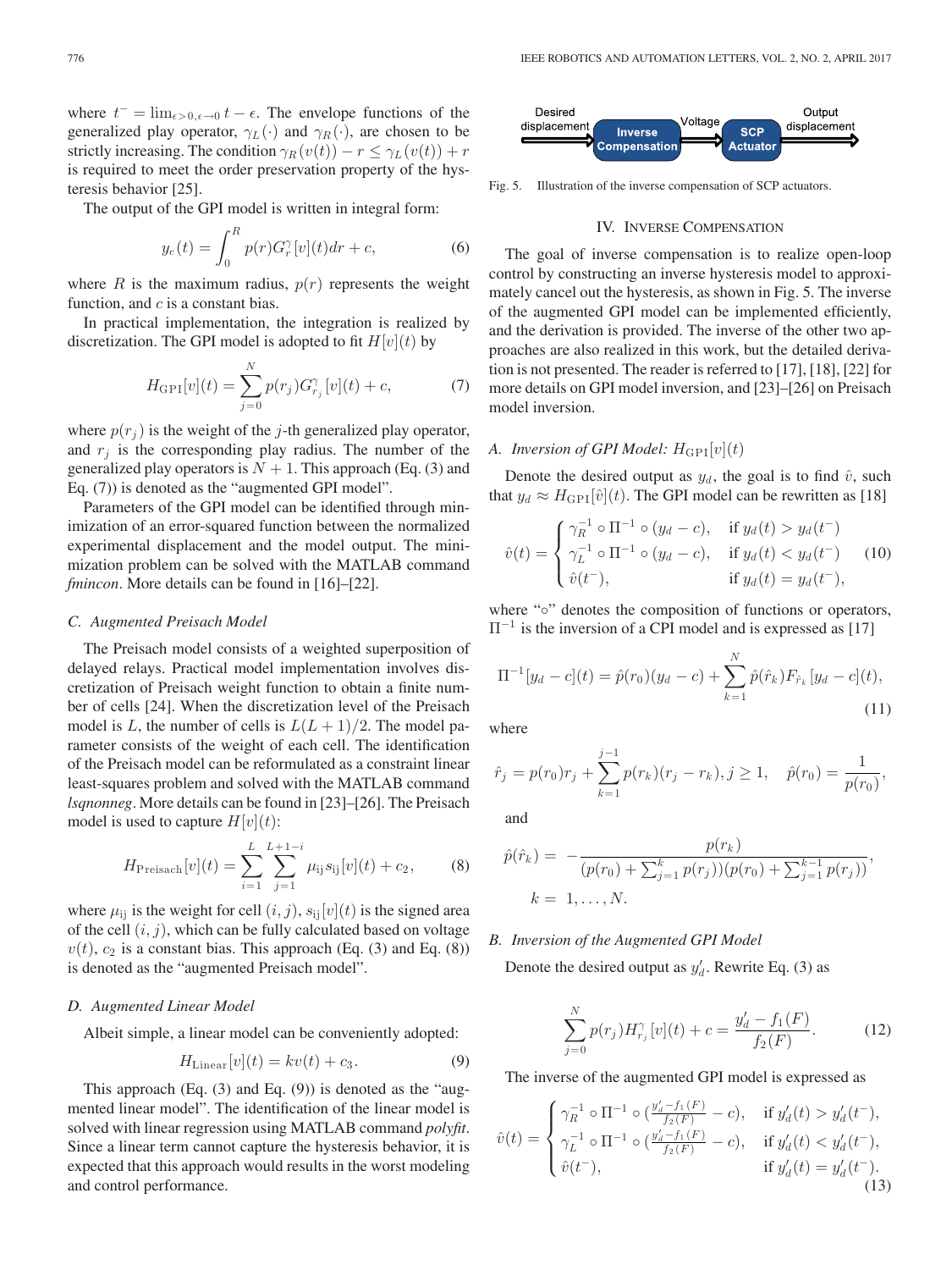

Fig. 6. The experimental setup for displacement and voltage measurements.



Fig. 7. The voltage input for model identification.

## V. EXPERIMENTAL SETUP

# *A. Material Selection and Manufacturing*

While different materials can be utilized [4], we use the V Technical Textiles Conductive Yarns (110/34 dtex, Denier: 110/34f) to create SCP actuators. The off-the-shelf conductive nylon yarns are easily sourced in bulk quantities and still provide up to 8% strain. The proposed methods apply to SCP actuators with other composition methods [3].

The manufacturing process consists of coiling and heat treatment. The coiling can be realized as follows, one end of the thread is attached to a motor, and a weight (50 g) is hung on the other end to keep the thread taut. As the motor spins, the mass is not allowed to rotate, resulting in twists to the thread [4]. When the thread is completely coiled, it is double-backed to prevent unwinding. Fully coiled muscle is formed at  $402 \pm 10$ rotations/cm (coiled and double backed length). The heat treatment procedure works by applying a square voltage pulse (1 sec on, 9 sec off) across the coiled thread, which heats the thread and then provides adequate cooling time. The peak voltage is chosen to be 1.0 V/cm of coiled thread length. After applying multiple voltage pulses, the length of the coiled thread converges and the muscle is obtained. The resting length of the SCP actuator used in this study was approximately 70 mm. More details on the manufacturing of SCP actuators can be found in [4].



Fig. 8. The experimental hysteresis measurements between displacement and voltage under different loading forces, and modeling performances of the proposed three approaches.

#### *B. Experimental Setup*

The experimental testbed, as shown in Fig. 6, consists of an SCP actuator, a position sensor (SPS-L035-LATS, Honeywell) with 0.04 mm resolution, and a tangential blower fan (QG030-198/12, Ebm-papst) to provide even airflow environment, since pockets of hot air were otherwise spotted; refer to [4] on its effect to SCP actuation and relaxation. The position sensing mechanism is to measure the position of a magnet accurately by an array of magnetoresistive sensors. The additional mass of the magnet and components is about 20 g. Voltage steps were supplied by a pulse-width-modulated (PWM) circuit. Data acquisition was realized in Labview.

## VI. EXPERIMENTAL RESULTS

#### *A. Model Identification*

The voltage input is chosen to be in the form of damped oscillations, as shown in Fig. 7. Under a constant loading force, a single hysteresis curve between displacement and voltage can be obtained. A series of hysteresis curves are shown in Fig. 8 under different loading forces.

Although linear models can be adopted to approximate  $f_1$ and  $f_2$ , the following  $2<sup>nd</sup>$ -order polynomials are utilized for increased accuracy, as shown in Fig. 2(b):

$$
D = 8.685 \times 10^{-9} F^2 - 2.935 \times 10^{-5} F + 0.045, \qquad (14)
$$

$$
P = -2.039 \times 10^{-9} F^2 + 5.527 \times 10^{-6} F - 0.005. \tag{15}
$$

*1) Augmented GPI Model:* The number of the generalized play operators,  $N + 1$ , is chosen to be 11. Further increasing  $N + 1$  does not produce appreciable improvement in modeling accuracy. In a similar way as [18], [19], [22], the radii are pre-defined as  $r = (i - 1)/10, i = 1, 2, ..., 11$ . The envelope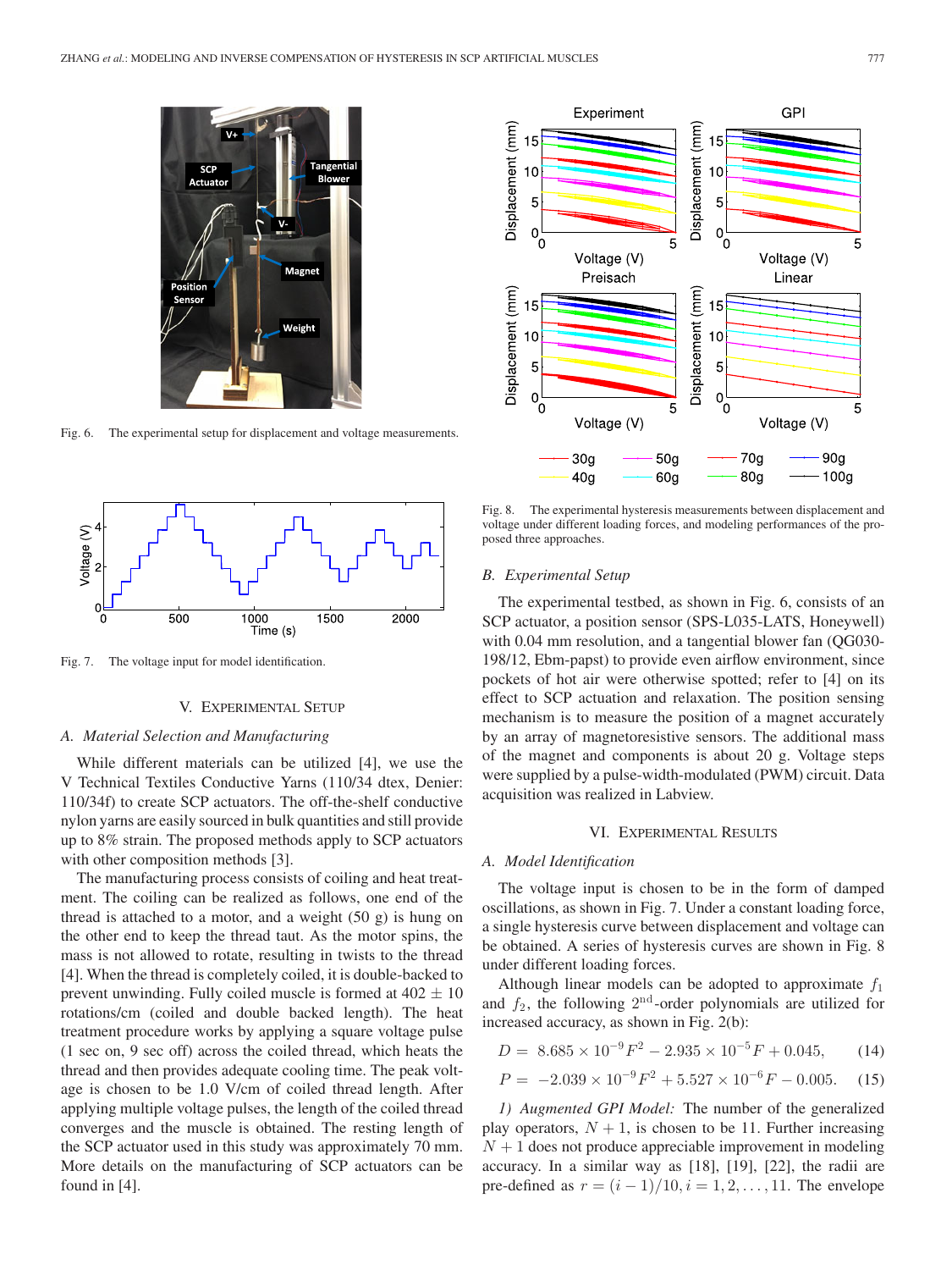

Fig. 9. Left figure: the identified weights,  $p(r_i)$ ,  $j = 0, 1, \ldots, 10$ ., of the augmented GPI model. Right figure: the identified weights of the augmented Preisach model.



Fig. 10. The modeling error comparison of the proposed three models.

functions are chosen to be the following linear functions:

$$
\gamma_R(v(t)) = a_R v(t) + b_R, \qquad (16)
$$

$$
\gamma_L(v(t)) = a_L v(t) + b_L. \tag{17}
$$

The parameters of the augmented GPI model are identified. Fig. 10 shows the weights of the proposed model. The weights are negative since the hysteresis is monotonically decreasing. It is identified that  $a_R = 1.100$ ,  $b_R = 0.048$ ,  $a_L = 1.236$ ,  $b<sub>L</sub> = 0.088$ , and  $c = 0.396$ . Figs. 8 and 10 show the modeling performance. Fig. 9 shows the modeling error and is obtained based on Fig. 8. According to Fig. 8, 37 different voltage steps are used in each loading condition and 8 loading conditions are tested, a total of 296 data points are adopted for the modeling error analysis. The maximum error and RMS error are 7.5% and 2.7%, respectively. This model can accurately capture the hysteresis of the SCP actuator.

*2) Augmented Preisach Model:* The number of discretization level of the model,  $L$ , is chosen to be 10. Fig. 9 shows the model weights. It is identified that  $c_2 = 0.498$ . Figs. 8 and 10 show the modeling performance. The maximum error and RMS error are 7.3% and 2.4%, respectively. While this model demonstrates comparable modeling accuracy as the augmented GPI model, the implementation is more complicated [22]. It is shown in Section VI.C that the inverse of this model is more computationally expensive than that of the augmented GPI model.

*3) Augmented Linear Model:* The augmented linear model is also realized. It is identified that  $k = -0.173$ ,  $c_3 = 0.008$ . Figs. 8 and 10 show the modeling performance. The maximum error and RMS error are 20.4% and 6.9%, respectively. The augmented linear model can only provide a rough approximation of the hysteresis and results in the largest modeling error.



Fig. 11. (a) A voltage input for model verification. (b) The corresponding steady-state displacement trajectory under voltage input in (a) 30 g loading is used. (c) The corresponding experimental displacement measurements. (d) Errors in displacement predictions by the three modeling approaches. (e) The maximum error and RMS error comparison of the three models.

Overall, the augmented GPI model and the augmented Preisach model can effectively capture the hysteresis behavior in the SCP actuator. The RMS modeling errors are only around 3%. Considering that the existing linear methods have reported the modeling errors at 11% [12] and 7.8-9.3% [13], the proposed methods in this work is significantly better.

## *B. Model Verification*

In order to further validate the effectiveness of the model, the model output and the experimental displacement can be compared under different loading conditions. Fig. 11(a) shows the voltage input that is applied to the SCP actuator, and Fig. 11(b) shows the corresponding steady-state displacement trajectory under 30 g loading. As can be seen, both the major hysteresis curve and minor hysteresis curves are traversed. The voltage input can indeed be utilized to verify the effectiveness of the proposed model. The experimental measurements of the steady-state displacement values are shown in Fig. 11(c), and each data point is obtained from a single trial under a particular loading condition. Since 29 different voltage steps are used in each loading condition and 8 loading conditions are tested, a total of 232 data points are obtained. Fig. 11(d) shows the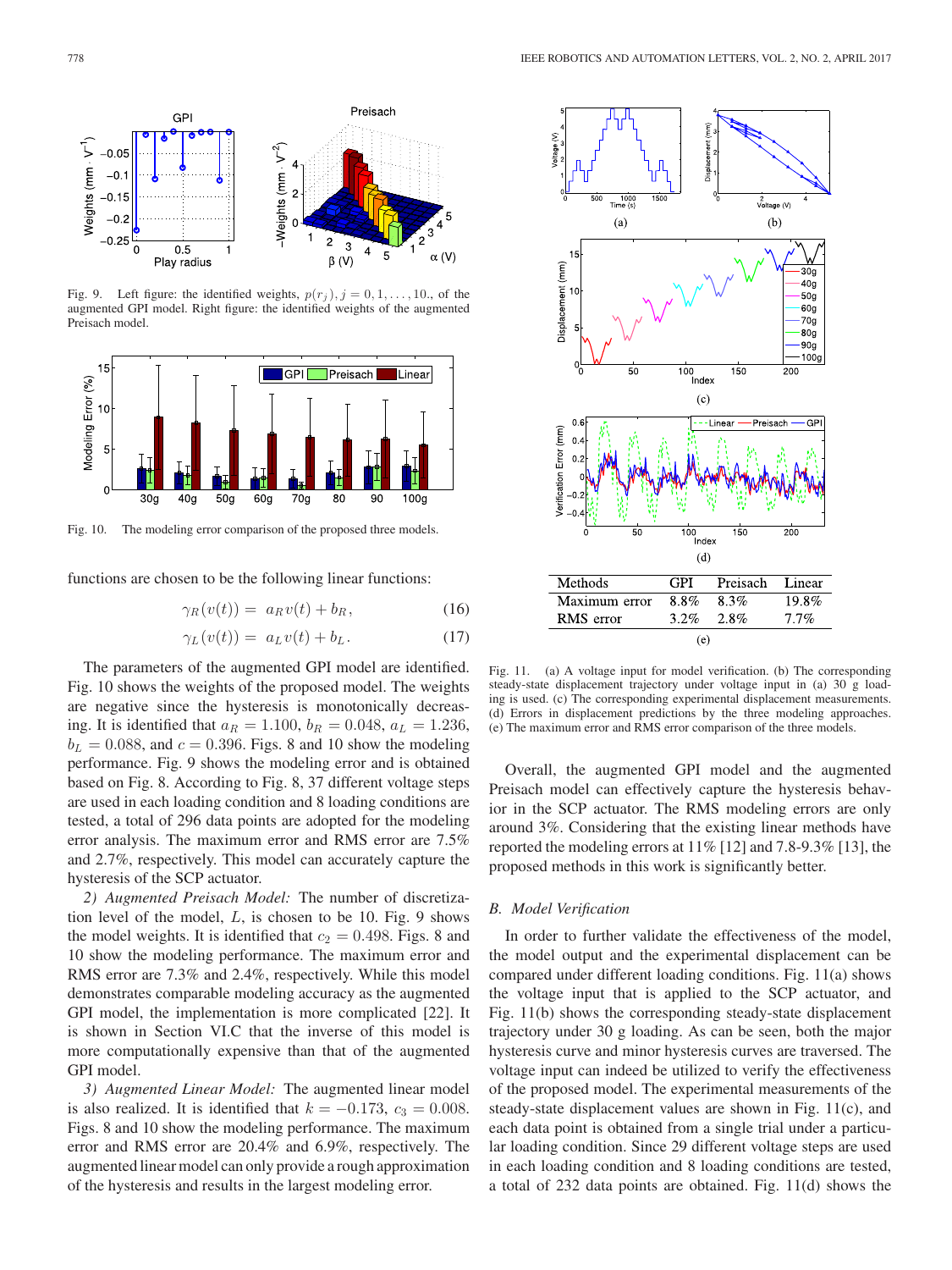

Fig. 12. (a) A series of desired sinusoidal reference displacements. (b) Inverse compensation errors of the proposed approaches. (c) The maximum and RMS tracking error comparison.

displacement estimation errors under each scheme. The corresponding maximum and RMS estimation errors are provided in Fig. 11(e). The augmented GPI model and the augmented Preisach model can accurately estimate the hysteresis of the SCP actuator.

# *C. Inverse Compensation*

*1) Displacement Control:* The performance of the inverse compensation is examined in open-loop displacement tracking experiments. The desired displacement is chosen to be a series of sinusoidal profiles under different loading forces, as shown in Fig. 12(a), to test the effectiveness of the inverse compensation algorithms. Corresponding voltage step values are calculated off-line based on the inverse algorithms. Fig. 12(b) shows the compensation errors. The maximum and RMS tracking errors are provided in Fig.  $12(c)$ . It is shown that, the augmented GPI model-based compensation scheme outperforms the augmented linear model-based scheme in precision, and produces comparable performance as the augmented Preisach modelbased compensation.

Note that the proposed control methods are all open-loop strategies, and it is understandable that the tracking errors are sightly higher than existing closed-loop control methods [4], [12], [13]. The advantages of the proposed open-loop inverse compensation method over the closed-loop strategies are that no displacement sensing equipment is needed and static motions can be realized. Furthermore, closed-loop control and inverse compensation can be adopted together for hysteretic systems [24], [31].



Fig. 13. A robotic arm actuated by three SCP actuators. The SCP actuators serve as bicep muscle to control the motion of the arm [4].

*2) Computational Complexity:* The inverse compensation in this work is quasi-static, since it considers the steady-state displacements. The compensation calculation is conducted off-line. The compensated system can be approximated as a linear system. Feedback control can be further developed, where the on-line inversion is required [24], [31]. The computational complexity of the inverse compensation is thus an important factor to consider.

The computational complexities of the augmented GPI model and Preisach model inverse are compared using the average time of each compensation calculation. The computations were run using Matlab on a Lenovo Thinkpad T420 with 2.80 GHz CPU and 4.00 GB memory. The average time for each calculation of the augmented GPI model inverse is 1.3 ms, while the average time for the augmented Preisach model inverse calculation is 5.4 ms. It is thus evident that the augmented GPI model is advantageous over the augmented Preisach model in overall accuracy and efficiency.

## VII. CONCLUSION AND FUTURE WORK

Three new hysteresis models are proposed to characterize the hysteresis between voltage input and contraction length of an SCP actuator. By incorporating the relationship between hysteresis curves and loading forces, the proposed models can efficiently estimate the hysteresis in SCP actuators under different loading forces. Open-loop position control is further realized through inverse compensation. Experimental results show that the proposed schemes can effectively estimate and compensate the hysteresis. The augmented GPI model presents the best overall performance considering its superior modeling and control accuracy and the good computational efficiency.

Being a widely-accessible and adaptable muscle-like actuator, the SCP actuators have the potential to transform artificial muscle technology, especially for robotic applications (e.g., robotic arm in Fig. 13). Their significant strain production could enable large range of robot motion, and their fast relaxation